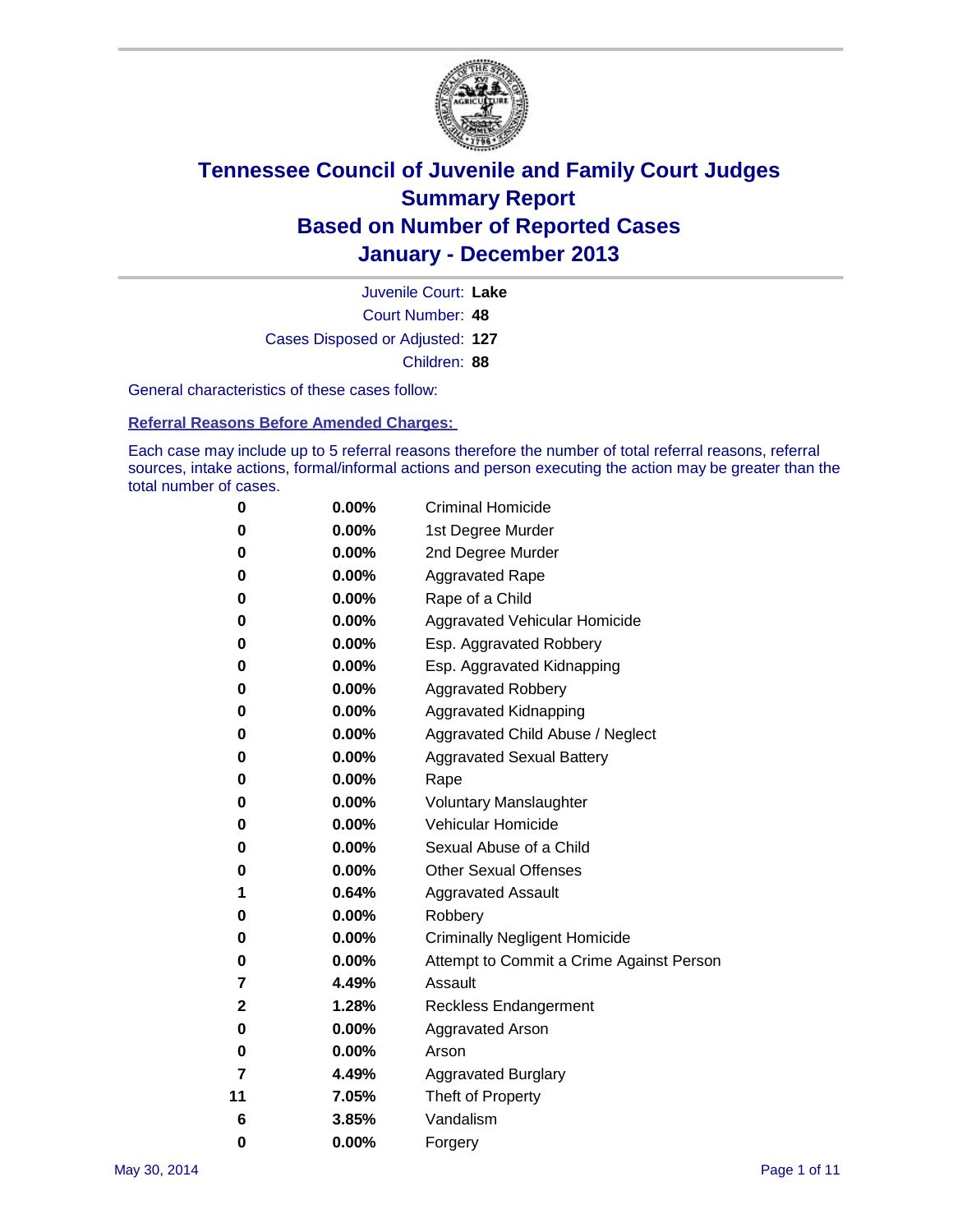

Court Number: **48** Juvenile Court: **Lake** Cases Disposed or Adjusted: **127** Children: **88**

#### **Referral Reasons Before Amended Charges:**

Each case may include up to 5 referral reasons therefore the number of total referral reasons, referral sources, intake actions, formal/informal actions and person executing the action may be greater than the total number of cases.

| $\boldsymbol{0}$ | 0.00%  | <b>Worthless Checks</b>                                     |
|------------------|--------|-------------------------------------------------------------|
| 0                | 0.00%  | Illegal Possession / Fraudulent Use of Credit / Debit Cards |
| 2                | 1.28%  | <b>Burglary</b>                                             |
| 0                | 0.00%  | Unauthorized Use of a Vehicle                               |
| 0                | 0.00%  | <b>Cruelty to Animals</b>                                   |
| 1                | 0.64%  | Sale of Controlled Substances                               |
| 2                | 1.28%  | <b>Other Drug Offenses</b>                                  |
| 8                | 5.13%  | Possession of Controlled Substances                         |
| 0                | 0.00%  | <b>Criminal Attempt</b>                                     |
| 0                | 0.00%  | Carrying Weapons on School Property                         |
| 1                | 0.64%  | Unlawful Carrying / Possession of a Weapon                  |
| 0                | 0.00%  | <b>Evading Arrest</b>                                       |
| 0                | 0.00%  | Escape                                                      |
| 0                | 0.00%  | Driving Under Influence (DUI)                               |
| 2                | 1.28%  | Possession / Consumption of Alcohol                         |
| 0                | 0.00%  | Resisting Stop, Frisk, Halt, Arrest or Search               |
| 2                | 1.28%  | <b>Aggravated Criminal Trespass</b>                         |
| 0                | 0.00%  | Harassment                                                  |
| 0                | 0.00%  | Failure to Appear                                           |
| 0                | 0.00%  | Filing a False Police Report                                |
| 0                | 0.00%  | Criminal Impersonation                                      |
| 26               | 16.67% | <b>Disorderly Conduct</b>                                   |
| 3                | 1.92%  | <b>Criminal Trespass</b>                                    |
| 0                | 0.00%  | <b>Public Intoxication</b>                                  |
| 0                | 0.00%  | Gambling                                                    |
| 19               | 12.18% | Traffic                                                     |
| 0                | 0.00%  | <b>Local Ordinances</b>                                     |
| 0                | 0.00%  | Violation of Wildlife Regulations                           |
| 0                | 0.00%  | Contempt of Court                                           |
| 7                | 4.49%  | Violation of Probation                                      |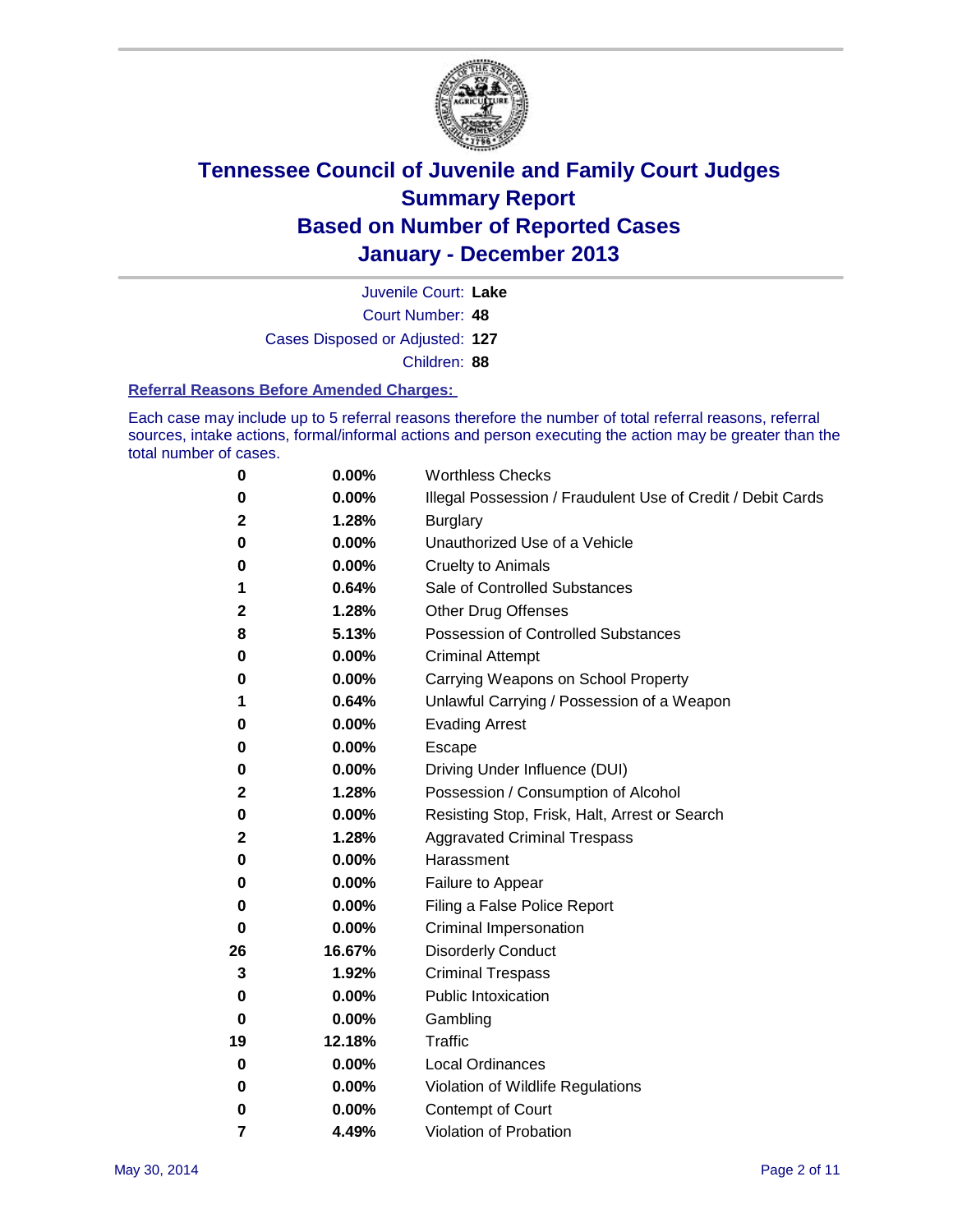

Court Number: **48** Juvenile Court: **Lake** Cases Disposed or Adjusted: **127** Children: **88**

#### **Referral Reasons Before Amended Charges:**

Each case may include up to 5 referral reasons therefore the number of total referral reasons, referral sources, intake actions, formal/informal actions and person executing the action may be greater than the total number of cases.

| 156           | 100.00%        | <b>Total Referrals</b>                   |
|---------------|----------------|------------------------------------------|
| $\bf{0}$      | 0.00%          | Other                                    |
| 0             | 0.00%          | <b>Consent to Marry</b>                  |
| 0             | 0.00%          | <b>Request for Medical Treatment</b>     |
| 0             | 0.00%          | <b>Child Support</b>                     |
| 0             | 0.00%          | Paternity / Legitimation                 |
| 0             | 0.00%          | Visitation                               |
| 7             | 4.49%          | Custody                                  |
| 0             | 0.00%          | <b>Foster Care Review</b>                |
| $\bf{0}$      | 0.00%          | <b>Administrative Review</b>             |
| 2             | 1.28%          | <b>Judicial Review</b>                   |
| 0             | 0.00%          | Violation of Informal Adjustment         |
| 0             | 0.00%          | Violation of Pretrial Diversion          |
| 0             | 0.00%          | <b>Termination of Parental Rights</b>    |
| 19            | 12.18%         | Dependency / Neglect                     |
| 0             | 0.00%          | <b>Physically Abused Child</b>           |
| 0             | 0.00%          | Sexually Abused Child                    |
| 1             | 0.64%          | Violation of Curfew                      |
| 6             | 3.85%          | Violation of a Valid Court Order         |
| 0             | 0.00%          | Possession of Tobacco Products           |
| 0             | 0.00%          | In-State Runaway<br>Out-of-State Runaway |
| 0<br>$\bf{0}$ | 0.00%<br>0.00% | Truancy                                  |
| 14            | 8.97%          | Unruly Behavior                          |
| 0             | 0.00%          | <b>Violation of Aftercare</b>            |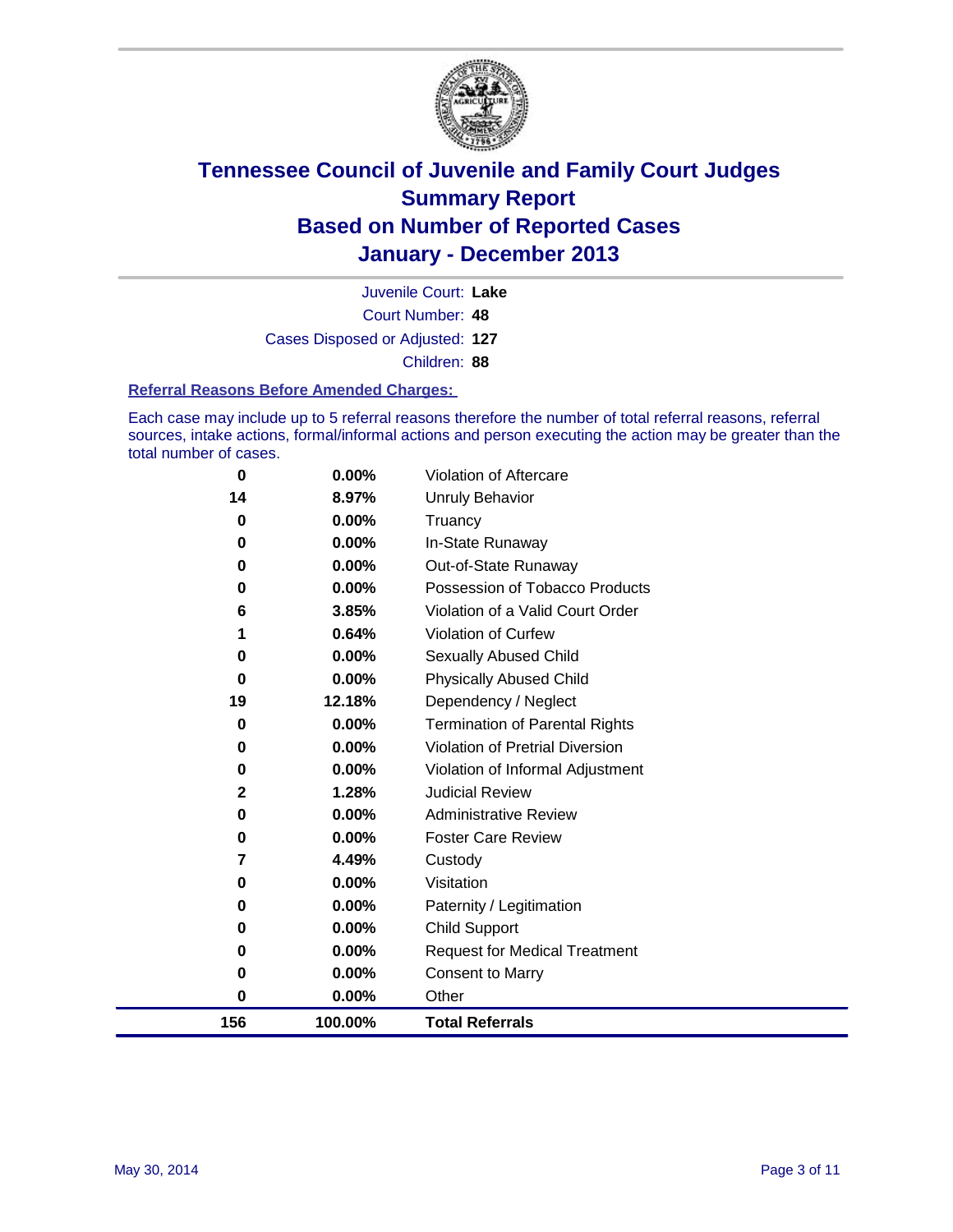

|                            |                                 | Juvenile Court: Lake              |  |
|----------------------------|---------------------------------|-----------------------------------|--|
|                            |                                 | Court Number: 48                  |  |
|                            | Cases Disposed or Adjusted: 127 |                                   |  |
|                            |                                 | Children: 88                      |  |
| <b>Referral Sources: 1</b> |                                 |                                   |  |
| 116                        | 74.36%                          | Law Enforcement                   |  |
| 5                          | 3.21%                           | Parents                           |  |
| 7                          | 4.49%                           | <b>Relatives</b>                  |  |
| 0                          | 0.00%                           | Self                              |  |
| 0                          | $0.00\%$                        | School                            |  |
| 0                          | $0.00\%$                        | <b>CSA</b>                        |  |
| 18                         | 11.54%                          | <b>DCS</b>                        |  |
| 0                          | $0.00\%$                        | <b>Other State Department</b>     |  |
| 0                          | $0.00\%$                        | <b>District Attorney's Office</b> |  |
| 10                         | 6.41%                           | <b>Court Staff</b>                |  |
| 0                          | $0.00\%$                        | Social Agency                     |  |
| 0                          | $0.00\%$                        | <b>Other Court</b>                |  |
| U                          | በ በበ%                           | <i><u>Mictim</u></i>              |  |

| 156 | 100.00%  | <b>Total Referral Sources</b> |
|-----|----------|-------------------------------|
| 0   | $0.00\%$ | Other                         |
| 0   | $0.00\%$ | <b>Unknown</b>                |
| 0   | $0.00\%$ | Hospital                      |
| 0   | $0.00\%$ | Child & Parent                |
| 0   | $0.00\%$ | Victim                        |

### **Age of Child at Referral: 2**

| 0  | 0.00%    | Unknown            |
|----|----------|--------------------|
| 0  | $0.00\%$ | Ages 19 and Over   |
| 20 | 22.73%   | Ages 17 through 18 |
| 23 | 26.14%   | Ages 15 through 16 |
| 12 | 13.64%   | Ages 13 through 14 |
| 17 | 19.32%   | Ages 11 through 12 |
| 16 | 18.18%   | Ages 10 and Under  |
|    |          |                    |

<sup>1</sup> If different than number of Referral Reasons (156), verify accuracy of your court's data.

<sup>2</sup> One child could be counted in multiple categories, verify accuracy of your court's data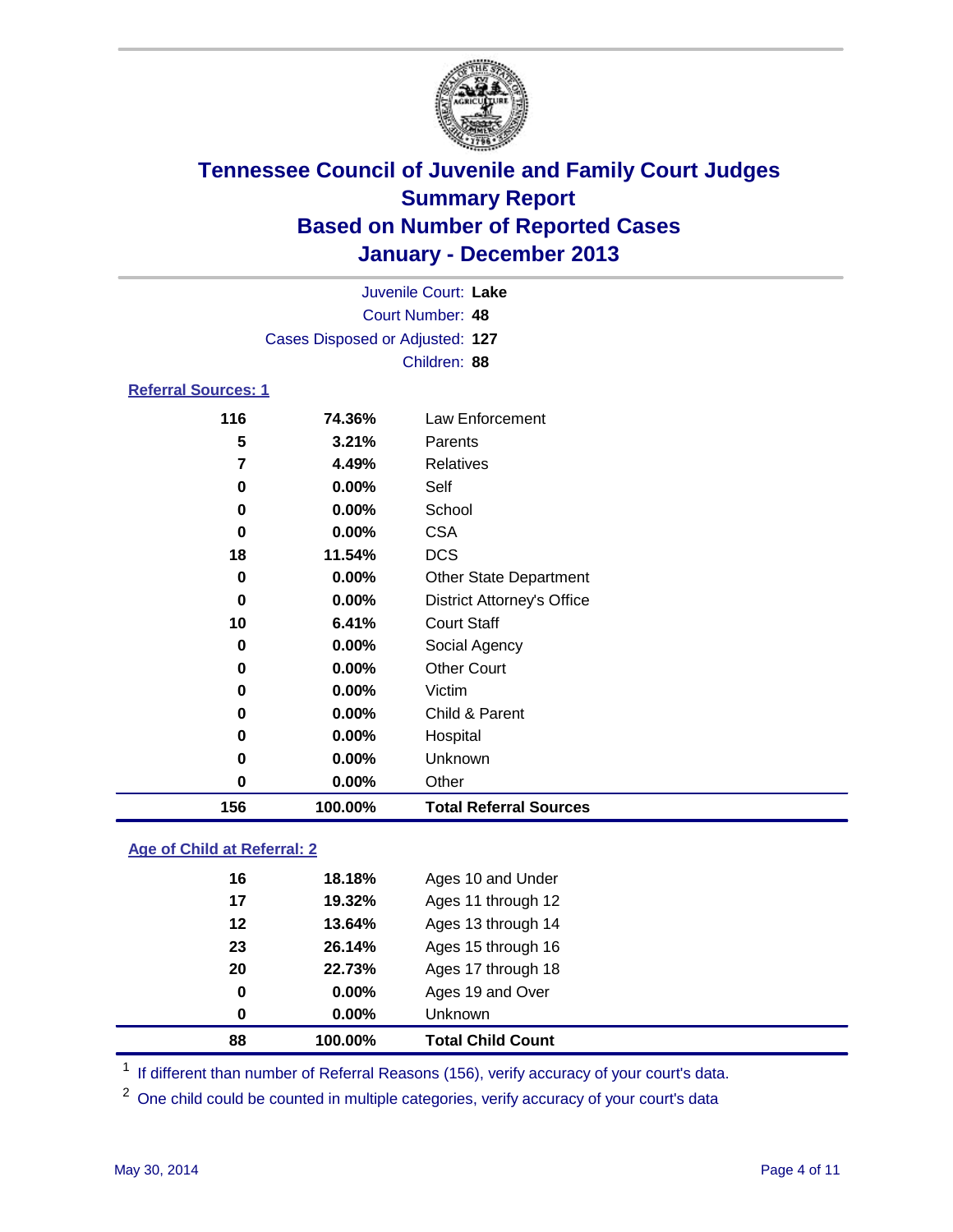

|                                         |                                 | Juvenile Court: Lake     |
|-----------------------------------------|---------------------------------|--------------------------|
|                                         |                                 | Court Number: 48         |
|                                         | Cases Disposed or Adjusted: 127 |                          |
|                                         |                                 | Children: 88             |
| Sex of Child: 1                         |                                 |                          |
| 66                                      | 75.00%                          | Male                     |
| 22                                      | 25.00%                          | Female                   |
| $\mathbf 0$                             | 0.00%                           | Unknown                  |
| 88                                      | 100.00%                         | <b>Total Child Count</b> |
| Race of Child: 1                        |                                 |                          |
| 60                                      | 68.18%                          | White                    |
| 23                                      | 26.14%                          | African American         |
| 0                                       | 0.00%                           | Native American          |
| 0                                       | 0.00%                           | Asian                    |
| 5                                       | 5.68%                           | Mixed                    |
| 0                                       | 0.00%                           | Unknown                  |
| 88                                      | 100.00%                         | <b>Total Child Count</b> |
| <b>Hispanic Origin: 1</b>               |                                 |                          |
| 0                                       | 0.00%                           | Yes                      |
| 85                                      | 96.59%                          | No                       |
| 3                                       | 3.41%                           | Unknown                  |
| 88                                      | 100.00%                         | <b>Total Child Count</b> |
| <b>School Enrollment of Children: 1</b> |                                 |                          |
| 77                                      | 87.50%                          | Yes                      |
| 11                                      | 12.50%                          | No                       |
| $\bf{0}$                                | 0.00%                           | Unknown                  |
| 88                                      | 100.00%                         | <b>Total Child Count</b> |

One child could be counted in multiple categories, verify accuracy of your court's data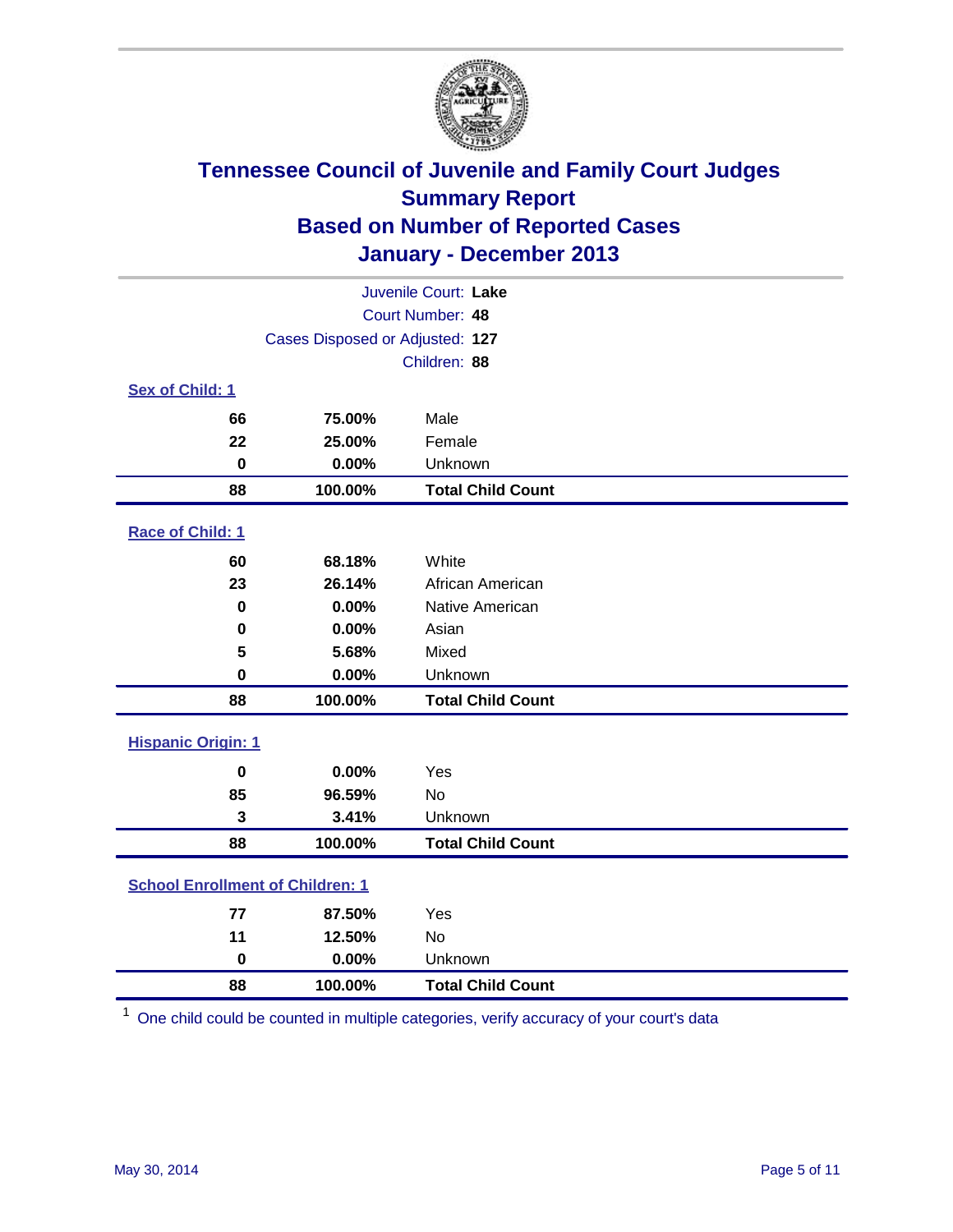

Court Number: **48** Juvenile Court: **Lake** Cases Disposed or Adjusted: **127** Children: **88**

### **Living Arrangement of Child at Time of Referral: 1**

| 88           | 100.00%  | <b>Total Child Count</b>     |
|--------------|----------|------------------------------|
| 0            | $0.00\%$ | Other                        |
| 0            | $0.00\%$ | Unknown                      |
| 0            | $0.00\%$ | Independent                  |
| 0            | $0.00\%$ | In an Institution            |
| 0            | $0.00\%$ | In a Residential Center      |
| $\mathbf{2}$ | 2.27%    | In a Group Home              |
| 0            | $0.00\%$ | With Foster Family           |
| 0            | $0.00\%$ | With Adoptive Parents        |
| 16           | 18.18%   | <b>With Relatives</b>        |
| 13           | 14.77%   | <b>With Father</b>           |
| 43           | 48.86%   | With Mother                  |
| 0            | $0.00\%$ | With Mother and Stepfather   |
| 0            | $0.00\%$ | With Father and Stepmother   |
| 14           | 15.91%   | With Both Biological Parents |
|              |          |                              |

### **Type of Detention: 2**

| 127 | 100.00%  | <b>Total Detention Count</b> |
|-----|----------|------------------------------|
| 0   | 0.00%    | Other                        |
| 115 | 90.55%   | Does Not Apply               |
| 0   | $0.00\%$ | <b>Unknown</b>               |
| 0   | $0.00\%$ | Psychiatric Hospital         |
| 0   | 0.00%    | Jail - No Separation         |
| 0   | $0.00\%$ | Jail - Partial Separation    |
| 0   | 0.00%    | Jail - Complete Separation   |
| 12  | 9.45%    | Juvenile Detention Facility  |
| 0   | $0.00\%$ | Non-Secure Placement         |
|     |          |                              |

<sup>1</sup> One child could be counted in multiple categories, verify accuracy of your court's data

If different than number of Cases (127) verify accuracy of your court's data.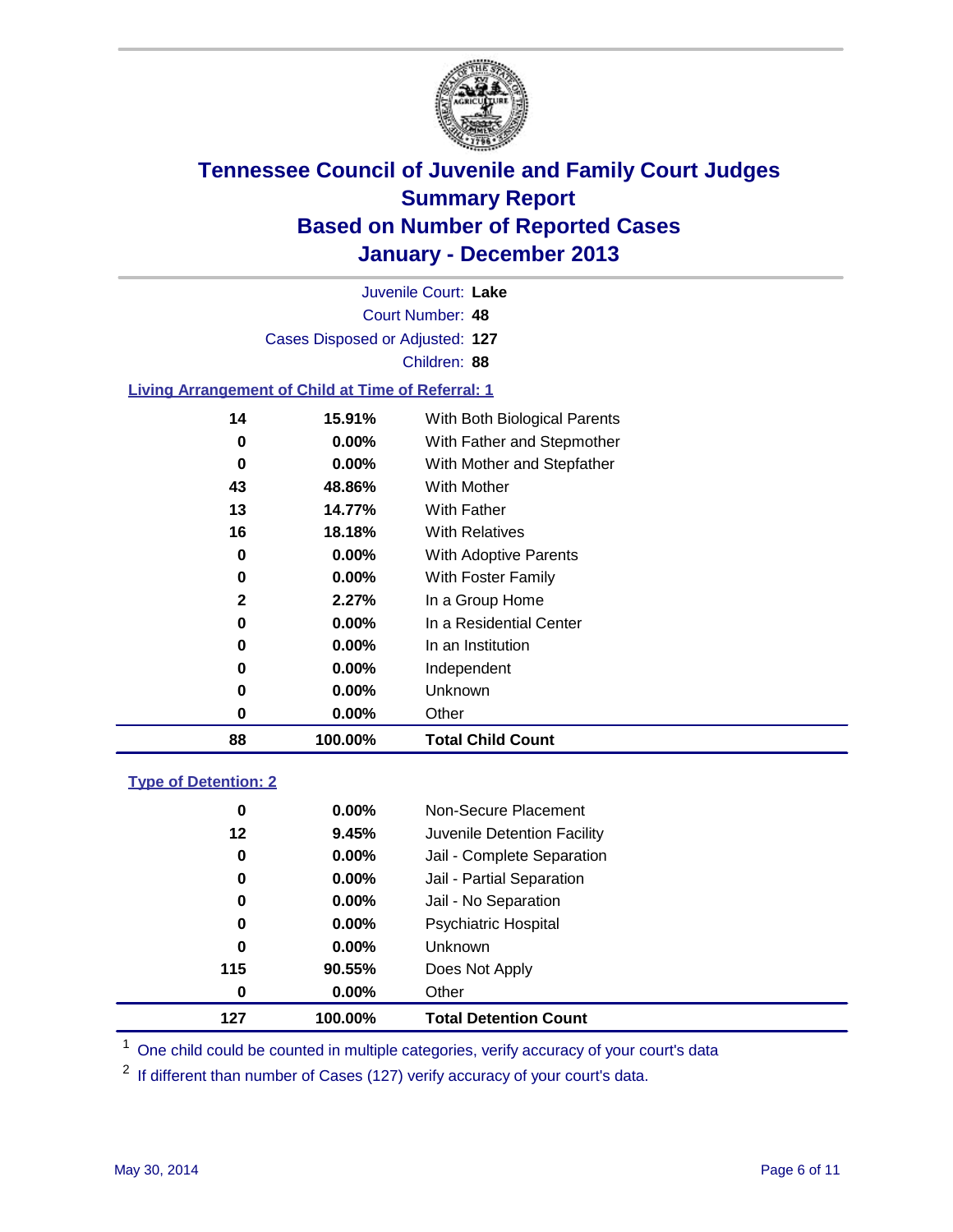

|                                                    |                                 | Juvenile Court: Lake                 |
|----------------------------------------------------|---------------------------------|--------------------------------------|
|                                                    |                                 | Court Number: 48                     |
|                                                    | Cases Disposed or Adjusted: 127 |                                      |
|                                                    |                                 | Children: 88                         |
| <b>Placement After Secure Detention Hearing: 1</b> |                                 |                                      |
| 13                                                 | 10.24%                          | Returned to Prior Living Arrangement |
| 0                                                  | 0.00%                           | Juvenile Detention Facility          |
| $\bf{0}$                                           | 0.00%                           | Jail                                 |
| 0                                                  | 0.00%                           | Shelter / Group Home                 |
| $\bf{0}$                                           | 0.00%                           | <b>Foster Family Home</b>            |
| 0                                                  | 0.00%                           | Psychiatric Hospital                 |
| 0                                                  | 0.00%                           | Unknown                              |
| 114                                                | 89.76%                          | Does Not Apply                       |
| 0                                                  | 0.00%                           | Other                                |
| 127                                                | 100.00%                         | <b>Total Placement Count</b>         |
| <b>Intake Actions: 2</b>                           |                                 |                                      |
| 44                                                 | 28.21%                          | <b>Petition Filed</b>                |
| $\overline{\mathbf{2}}$                            | 1.28%                           | <b>Motion Filed</b>                  |
| 88                                                 | 56.41%                          | <b>Citation Processed</b>            |
| 0                                                  | 0.00%                           | Notification of Paternity Processed  |
| 22                                                 | 14.10%                          | Scheduling of Judicial Review        |
| $\bf{0}$                                           | 0.00%                           | Scheduling of Administrative Review  |
| 0                                                  | 0.00%                           | Scheduling of Foster Care Review     |
| 0                                                  | 0.00%                           | Unknown                              |
| $\bf{0}$                                           | 0.00%                           | Does Not Apply                       |
| 0                                                  | 0.00%                           | Other                                |
|                                                    |                                 |                                      |

<sup>1</sup> If different than number of Cases (127) verify accuracy of your court's data.

If different than number of Referral Reasons (156), verify accuracy of your court's data.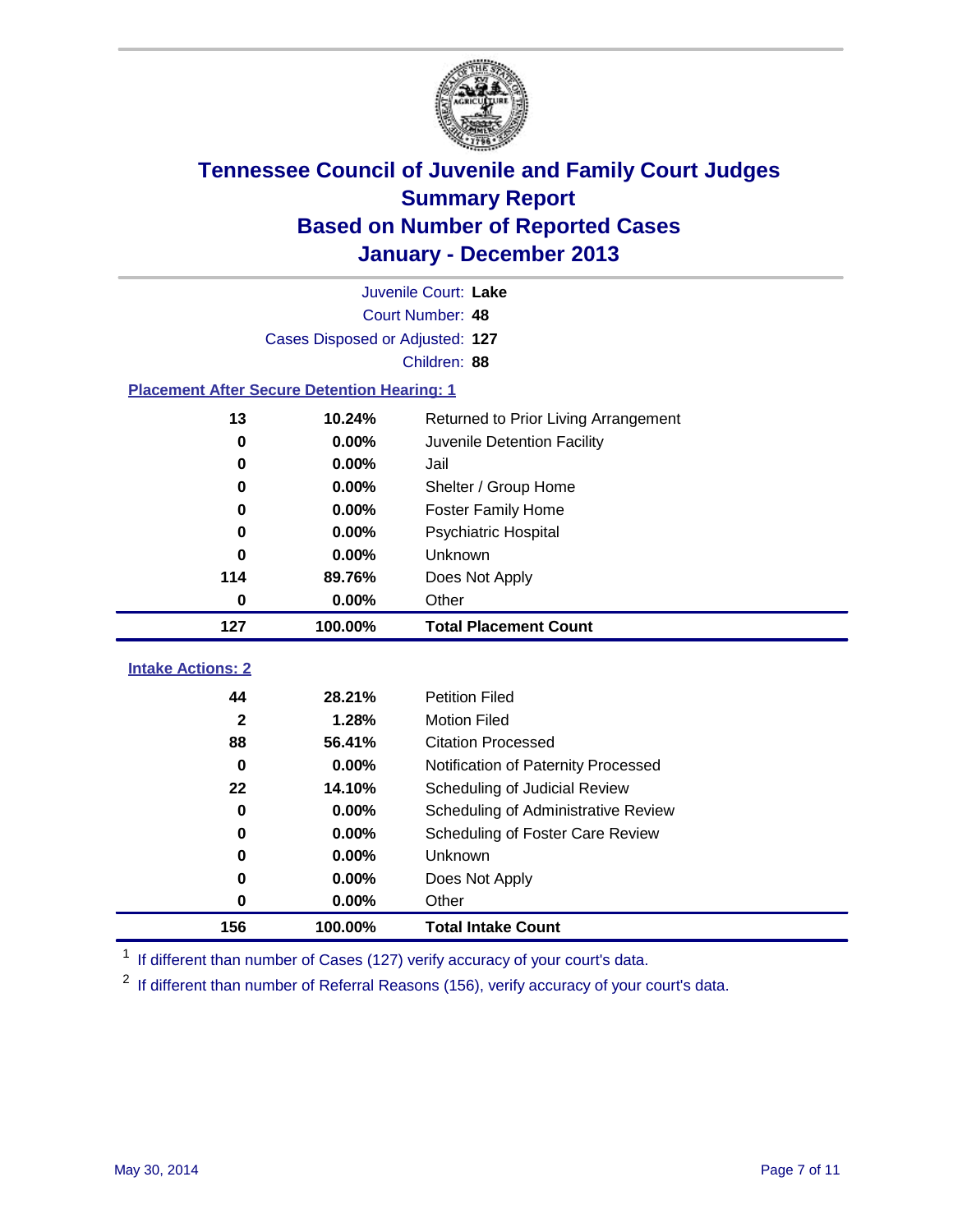

Court Number: **48** Juvenile Court: **Lake** Cases Disposed or Adjusted: **127** Children: **88**

### **Last Grade Completed by Child: 1**

| 8           | 9.09%   | Too Young for School         |
|-------------|---------|------------------------------|
| 0           | 0.00%   | Preschool                    |
| $\mathbf 2$ | 2.27%   | Kindergarten                 |
| $\mathbf 2$ | 2.27%   | 1st Grade                    |
| 1           | 1.14%   | 2nd Grade                    |
| 0           | 0.00%   | 3rd Grade                    |
| 3           | 3.41%   | 4th Grade                    |
| 13          | 14.77%  | 5th Grade                    |
| 8           | 9.09%   | 6th Grade                    |
| 6           | 6.82%   | 7th Grade                    |
| 8           | 9.09%   | 8th Grade                    |
| 12          | 13.64%  | 9th Grade                    |
| 12          | 13.64%  | 10th Grade                   |
| 10          | 11.36%  | 11th Grade                   |
| 0           | 0.00%   | 12th Grade                   |
| 0           | 0.00%   | Non-Graded Special Ed        |
| 3           | 3.41%   | <b>GED</b>                   |
| 0           | 0.00%   | Graduated                    |
| 0           | 0.00%   | <b>Never Attended School</b> |
| 0           | 0.00%   | Unknown                      |
| 0           | 0.00%   | Other                        |
| 88          | 100.00% | <b>Total Child Count</b>     |

| <b>Enrolled in Special Education: 1</b> |
|-----------------------------------------|
|                                         |

| 88 | 100.00%  | <b>Total Child Count</b> |
|----|----------|--------------------------|
| 0  | $0.00\%$ | Unknown                  |
| 82 | 93.18%   | No                       |
| 6  | 6.82%    | Yes                      |
|    |          |                          |

One child could be counted in multiple categories, verify accuracy of your court's data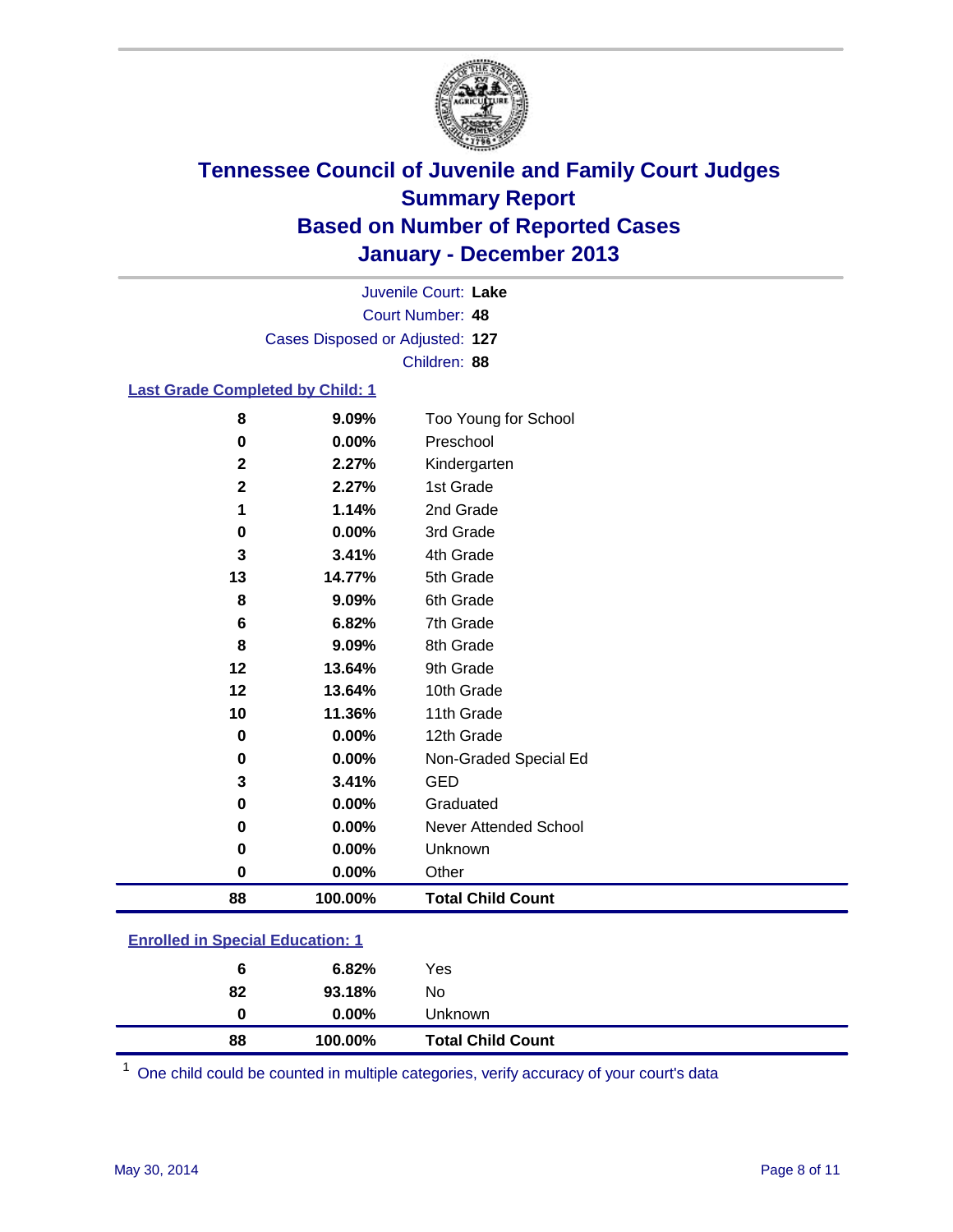

|                              |                                 | Juvenile Court: Lake      |
|------------------------------|---------------------------------|---------------------------|
|                              |                                 | Court Number: 48          |
|                              | Cases Disposed or Adjusted: 127 |                           |
|                              |                                 | Children: 88              |
| <b>Action Executed By: 1</b> |                                 |                           |
| 146                          | 93.59%                          | Judge                     |
| 10                           | 6.41%                           | Magistrate                |
| 0                            | 0.00%                           | <b>YSO</b>                |
| 0                            | $0.00\%$                        | Other                     |
| 0                            | 0.00%                           | Unknown                   |
| 156                          | 100.00%                         | <b>Total Action Count</b> |

### **Formal / Informal Actions: 1**

| 40  | 25.64%   | Dismissed                                        |
|-----|----------|--------------------------------------------------|
| 0   | $0.00\%$ | Retired / Nolle Prosequi                         |
| 68  | 43.59%   | <b>Complaint Substantiated Delinquent</b>        |
| 0   | $0.00\%$ | <b>Complaint Substantiated Status Offender</b>   |
| 10  | 6.41%    | <b>Complaint Substantiated Dependent/Neglect</b> |
| 4   | 2.56%    | <b>Complaint Substantiated Abused</b>            |
| 0   | $0.00\%$ | <b>Complaint Substantiated Mentally III</b>      |
| 0   | $0.00\%$ | Informal Adjustment                              |
| 0   | $0.00\%$ | <b>Pretrial Diversion</b>                        |
| 0   | $0.00\%$ | <b>Transfer to Adult Court Hearing</b>           |
| 0   | $0.00\%$ | Charges Cleared by Transfer to Adult Court       |
| 0   | $0.00\%$ | Special Proceeding                               |
| 10  | 6.41%    | <b>Review Concluded</b>                          |
| 24  | 15.38%   | Case Held Open                                   |
| 0   | $0.00\%$ | Other                                            |
| 0   | $0.00\%$ | <b>Unknown</b>                                   |
| 156 | 100.00%  | <b>Total Action Count</b>                        |

<sup>1</sup> If different than number of Referral Reasons (156), verify accuracy of your court's data.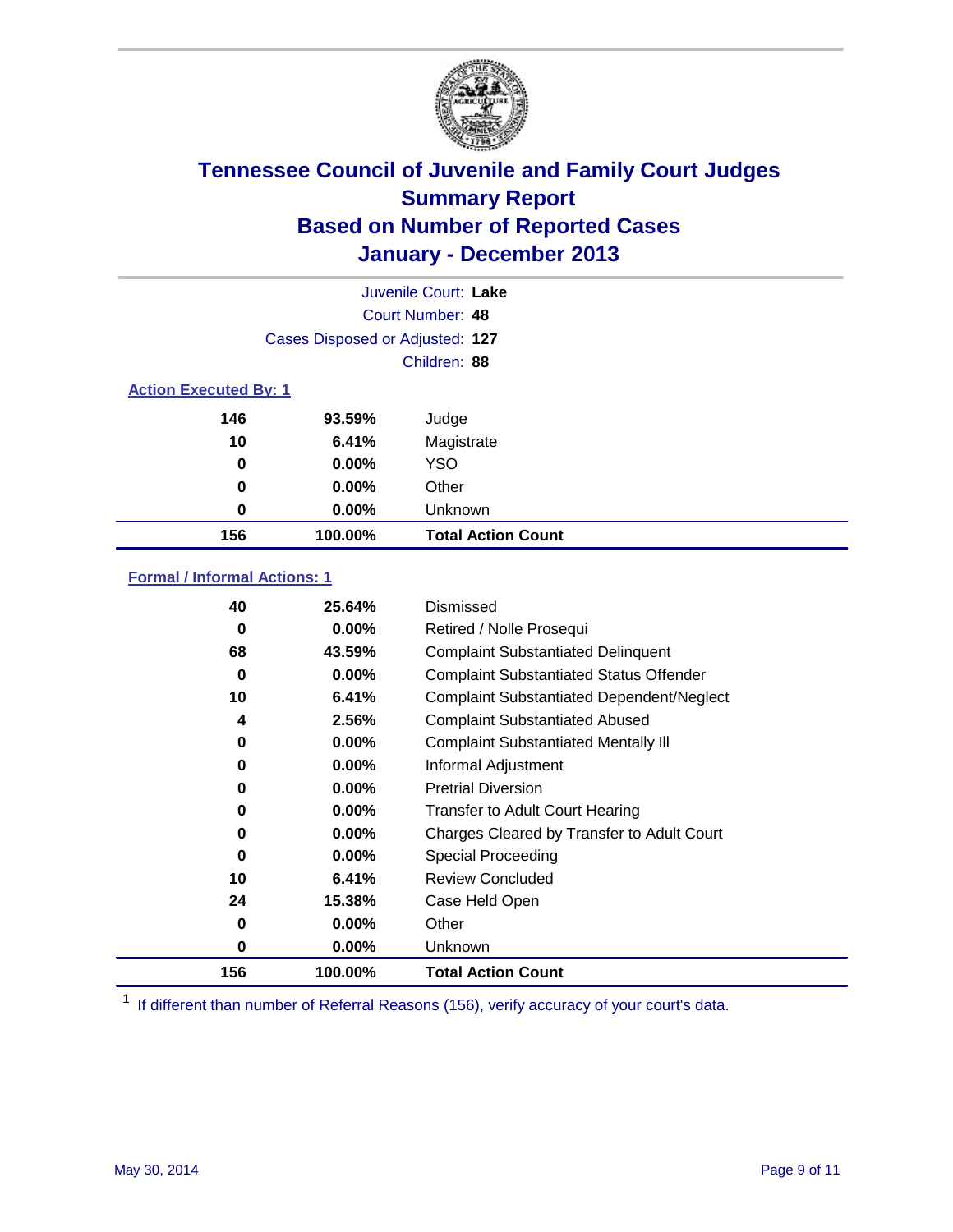

|                       |                                 | Juvenile Court: Lake                                  |
|-----------------------|---------------------------------|-------------------------------------------------------|
|                       |                                 | Court Number: 48                                      |
|                       | Cases Disposed or Adjusted: 127 |                                                       |
|                       |                                 | Children: 88                                          |
| <b>Case Outcomes:</b> |                                 | There can be multiple outcomes for one child or case. |
| 29                    | 11.69%                          | <b>Case Dismissed</b>                                 |
| 6                     | 2.42%                           | Case Retired or Nolle Prosequi                        |
| 10                    | 4.03%                           | Warned / Counseled                                    |
| 19                    | 7.66%                           | Held Open For Review                                  |
| 30                    | 12.10%                          | Supervision / Probation to Juvenile Court             |
| 0                     | 0.00%                           | <b>Probation to Parents</b>                           |
| 0                     | 0.00%                           | Referral to Another Entity for Supervision / Service  |
| 3                     | 1.21%                           | Referred for Mental Health Counseling                 |
| 4                     | 1.61%                           | Referred for Alcohol and Drug Counseling              |
| 0                     | 0.00%                           | <b>Referred to Alternative School</b>                 |
| 0                     | 0.00%                           | Referred to Private Child Agency                      |
| 9                     | 3.63%                           | Referred to Defensive Driving School                  |
| 1                     | 0.40%                           | Referred to Alcohol Safety School                     |
| 2                     | 0.81%                           | Referred to Juvenile Court Education-Based Program    |
| 3                     | 1.21%                           | Driver's License Held Informally                      |
| 0                     | 0.00%                           | <b>Voluntary Placement with DMHMR</b>                 |
| 0                     | 0.00%                           | <b>Private Mental Health Placement</b>                |
| 0                     | 0.00%                           | <b>Private MR Placement</b>                           |
| 0                     | 0.00%                           | Placement with City/County Agency/Facility            |
| 0                     | 0.00%                           | Placement with Relative / Other Individual            |
| 4                     | 1.61%                           | Fine                                                  |
| 40                    | 16.13%                          | <b>Public Service</b>                                 |
| 8                     | 3.23%                           | Restitution                                           |
| 0                     | 0.00%                           | <b>Runaway Returned</b>                               |
| 9                     | 3.63%                           | No Contact Order                                      |
| $\bf{0}$              | 0.00%                           | Injunction Other than No Contact Order                |
| 3                     | 1.21%                           | <b>House Arrest</b>                                   |
| 0                     | 0.00%                           | <b>Court Defined Curfew</b>                           |
| 0                     | 0.00%                           | Dismissed from Informal Adjustment                    |
| 0                     | 0.00%                           | <b>Dismissed from Pretrial Diversion</b>              |
| 0                     | 0.00%                           | Released from Probation                               |
| 2                     | 0.81%                           | <b>Transferred to Adult Court</b>                     |
| 0                     | $0.00\%$                        | <b>DMHMR Involuntary Commitment</b>                   |